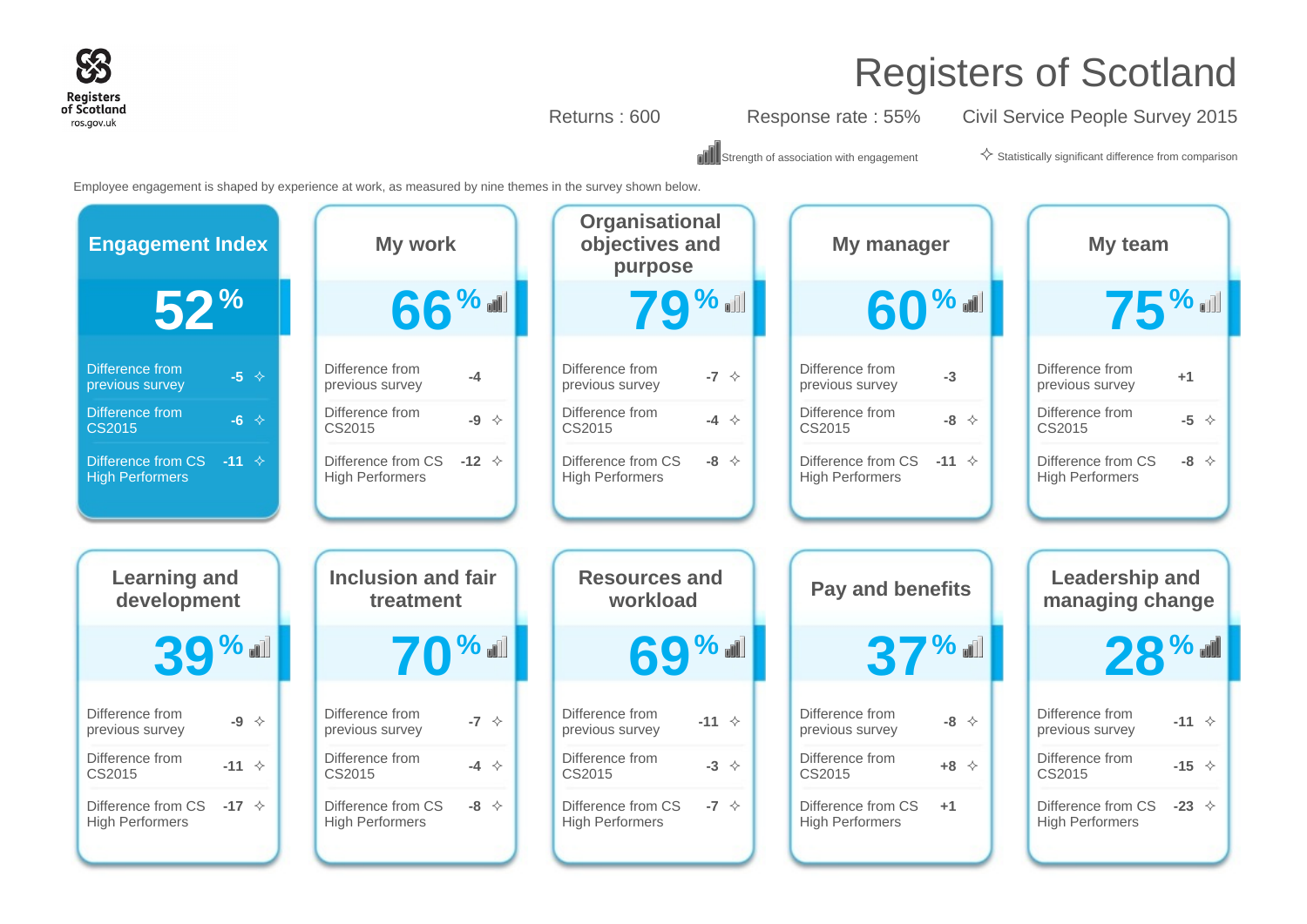

Returns : 600 Response rate : 55% Civil Service People Survey 2015

Strength of association with engagement  $\Diamond$  Statistically significant difference from comparison

The table below shows how you performed on each of the nine themes ranked by the strength of association with engagement. The themes which have the strongest association with engagement should be the focus for action. See the appendix for further details.

| <b>Drivers of</b><br><b>Engagement</b> | Strength of<br>association<br>with<br>engagement Positive | <b>Theme</b><br>score % | <b>Difference</b><br>from<br>previous<br>survey | Difference from CS<br>from | <b>Difference</b><br>High<br>CS2015 Performers |
|----------------------------------------|-----------------------------------------------------------|-------------------------|-------------------------------------------------|----------------------------|------------------------------------------------|
| Leadership and managing change         |                                                           | 28%                     | $-11 \diamondsuit$                              | $-15 \diamondsuit$         | $-23 \diamond$                                 |
| My work                                |                                                           | 66%                     | $-4$                                            | $-9 \diamondsuit$          | $-12 \diamond$                                 |
| My manager                             |                                                           | 60%                     | $-3$                                            | -8 $\leftrightarrow$       | $-11 \diamond$                                 |
| Resources and workload                 |                                                           | 69%                     | $-11 \diamondsuit$                              | $-3 \diamondsuit$          | -7 $\diamond$                                  |
| Pay and benefits                       | пI                                                        | 37%                     | $-8 < 1$                                        | $+8 \diamond$              | $+1$                                           |
| Learning and development               |                                                           | 39%                     | $-9 \diamondsuit$                               | $-11 \diamond$             | -17 $\diamond$                                 |
| Inclusion and fair treatment           |                                                           | 70%                     | -7 $\leftrightarrow$                            | $-4 \Leftrightarrow$       | $-8 \diamondsuit$                              |
| My team                                | П                                                         | 75%                     | $+1$                                            | $-5^{\circ}$               | $-8 <$                                         |
| Organisational objectives and purpose  |                                                           | 79%                     |                                                 | -4 $\diamond$              |                                                |

### **Wellbeing**



### Discrimination, bullying and harassment



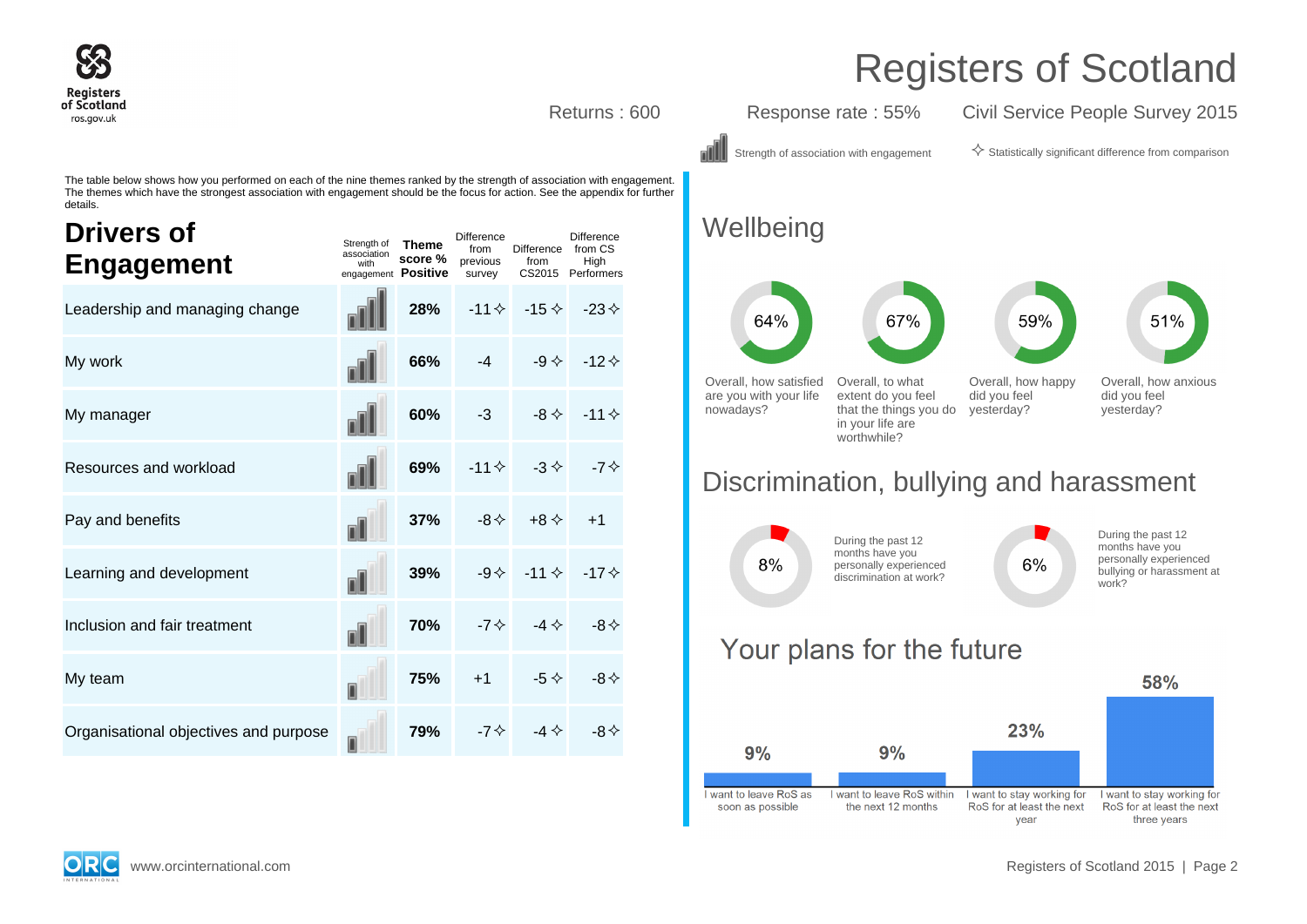|                                                                              |                                                                   |                                               |                   |       |         |                    |                      |            |                                       |                           | <b>Registers of Scotland</b>                                                                                                                       |  |
|------------------------------------------------------------------------------|-------------------------------------------------------------------|-----------------------------------------------|-------------------|-------|---------|--------------------|----------------------|------------|---------------------------------------|---------------------------|----------------------------------------------------------------------------------------------------------------------------------------------------|--|
| <b>Registers</b><br>of Scotland<br>ros.gov.uk                                |                                                                   | Returns: 600                                  |                   |       |         | Response rate: 55% |                      |            |                                       |                           | Civil Service People Survey 2015                                                                                                                   |  |
| All questions by theme                                                       |                                                                   |                                               |                   |       |         |                    |                      |            |                                       |                           | $\Diamond$ indicates statistically significant difference from comparison<br>^ indicates a variation in question wording from your previous survey |  |
| My work                                                                      | <b>Difference</b><br>from<br>previous<br>oll<br>survey            | Strength of<br>association with<br>engagement | Strongly<br>agree | Agree | Neither | Disagree           | Strongly<br>disagree | % Positive | Difference<br>from previous<br>survey | Difference<br>from CS2015 | Difference<br>from CS High<br>Performers                                                                                                           |  |
| I am interested in my work<br><b>B01</b>                                     |                                                                   |                                               | 29                |       | 56      |                    | $9 \t5$              | 85%        | $-4$ $\Leftrightarrow$                | $-4$ $\leftrightarrow$    | $-6$ $\leftrightarrow$                                                                                                                             |  |
| I am sufficiently challenged by my work<br>B02                               |                                                                   |                                               | 25                |       | 50      |                    | $12$ 10              | 76%        | $-4$                                  | $-3$ $\Leftrightarrow$    | $-7$ $\diamondsuit$                                                                                                                                |  |
| My work gives me a sense of personal accomplishment<br><b>B03</b>            |                                                                   |                                               | 19                |       | 49      | 16                 | 11                   | 69%        | $-7$ $\diamond$                       | $-7$ $\diamondsuit$       | $-10 \diamond$                                                                                                                                     |  |
| I feel involved in the decisions that affect my work<br><b>B04</b>           |                                                                   |                                               | 10                | 29    | 21      | 24                 | 16                   | 39%        | $-6$ $\leftrightarrow$                | $-17 \diamond$            | $-24 \diamond$                                                                                                                                     |  |
| I have a choice in deciding how I do my work<br><b>B05</b>                   |                                                                   |                                               | 16                | 44    |         | 20                 | $12 \mid 8 \mid$     | 60%        | $-1$                                  | $-13 \div$                | $-19 \diamond$                                                                                                                                     |  |
| <b>Organisational</b><br>$\mathbf{Q}^{\%}$<br>$-7$<br>objectives and purpose | <b>Difference</b><br>from<br>previous<br>$\blacksquare$<br>survey | Strength of<br>association with<br>engagement | Strongly<br>agree | Agree | Neither | Disagree           | Strongly<br>disagree |            |                                       |                           |                                                                                                                                                    |  |
| I have a clear understanding of RoS' purpose<br><b>B06</b>                   |                                                                   |                                               | 23                |       | 57      |                    | 10 <sub>8</sub>      | 80%        | $-7$ $\diamond$                       | $-5$ $\leftrightarrow$    | $-9 \Leftrightarrow$                                                                                                                               |  |
| I have a clear understanding of RoS' objectives<br><b>B07</b>                |                                                                   |                                               | 21                |       | 54      | 15                 | 8 <sup>°</sup>       | 74%        | $-8$ $\Leftrightarrow$                | $-5$ $\diamond$           | $-10 \diamond$                                                                                                                                     |  |
| I understand how my work contributes to RoS' objectives<br><b>B08</b>        |                                                                   |                                               | 24                |       | 58      | 11                 |                      | 82%        | $-6$ $\leftrightarrow$                | $-1$                      | $-5$ $\diamond$                                                                                                                                    |  |

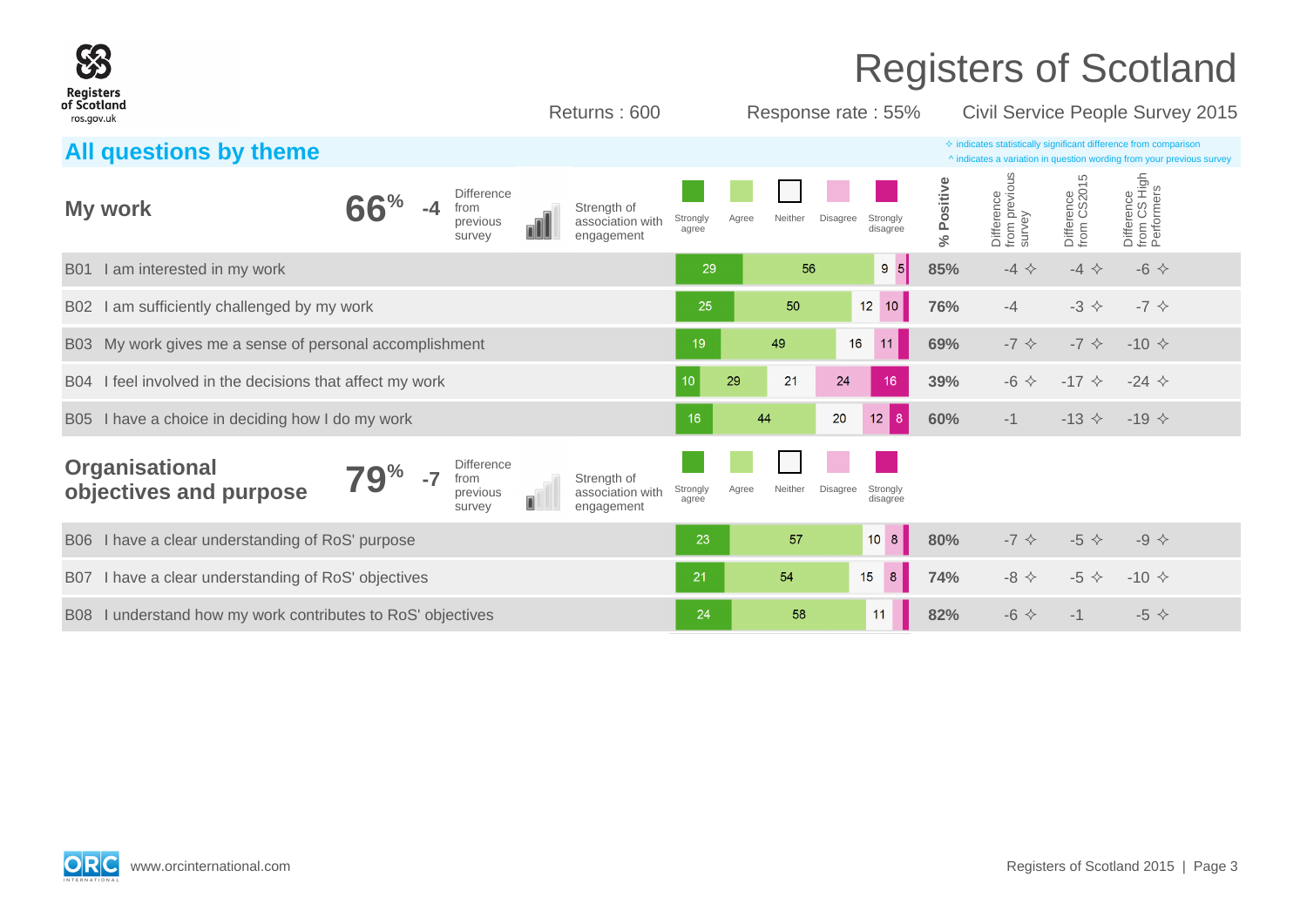| Registers<br>of Scotland<br>ros.gov.uk |                                                                                             | Returns: 600                                        |                   |       |         | Response rate: 55%                      |            | <b>Registers of Scotland</b><br>Civil Service People Survey 2015                                                                                   |                                |                                          |  |
|----------------------------------------|---------------------------------------------------------------------------------------------|-----------------------------------------------------|-------------------|-------|---------|-----------------------------------------|------------|----------------------------------------------------------------------------------------------------------------------------------------------------|--------------------------------|------------------------------------------|--|
|                                        | All questions by theme                                                                      |                                                     |                   |       |         |                                         |            | $\diamond$ indicates statistically significant difference from comparison<br>^ indicates a variation in question wording from your previous survey |                                |                                          |  |
|                                        | <b>Difference</b><br>$-3$<br>My manager<br>from<br>previous<br>survev                       | Strength of<br>association with<br>ПI<br>engagement | Strongly<br>agree | Agree | Neither | Disagree<br>Strongly<br>disagree        | % Positive | Difference<br>from previous<br>survey                                                                                                              | 5<br>Difference<br>from CS2015 | Difference<br>from CS High<br>Performers |  |
| <b>B09</b>                             | My manager motivates me to be more effective in my job                                      |                                                     | 17                | 41    |         | 27<br>11                                | 58%        | $-3$                                                                                                                                               | $-10 \div$                     | $-14$ $\diamond$                         |  |
| B <sub>10</sub>                        | My manager is considerate of my life outside work                                           |                                                     | 35                |       | 47      | 12                                      | 82%        | $+1$                                                                                                                                               | $\Omega$                       | $-4$ $\Leftrightarrow$                   |  |
| B <sub>11</sub>                        | My manager is open to my ideas                                                              |                                                     | 28                |       | 46      | 18<br>6                                 | 74%        | $+1$                                                                                                                                               | $-7$ $\diamondsuit$            | $-10 \div$                               |  |
|                                        | B12 My manager helps me to understand how I contribute to RoS' objectives                   |                                                     | 19                | 38    |         | 31<br>8                                 | 57%        | $-10 \div$                                                                                                                                         | $-6$ $\Leftrightarrow$         | $-11$ $\diamond$                         |  |
| B <sub>13</sub>                        | Overall, I have confidence in the decisions made by my manager                              |                                                     | 25                |       | 42      | $\overline{7}$<br>22                    | 68%        | $-2$                                                                                                                                               | $-5$ $\diamond$                | $-9$ $\diamond$                          |  |
| B14                                    | My manager recognises when I have done my job well                                          |                                                     | 21                |       | 49      | 19<br>8                                 | 70%        | $-2$                                                                                                                                               | $-9 \Leftrightarrow$           | $-11$ $\diamond$                         |  |
| B <sub>15</sub>                        | I receive regular feedback on my performance                                                |                                                     | 13                | 36    | 29      | 16                                      | 49%<br>5   | $-7$ $\diamondsuit$                                                                                                                                | $-17$ $\triangle$              | $-21$ $\diamond$                         |  |
| B <sub>16</sub>                        | The feedback I receive helps me to improve my performance                                   |                                                     | 13                | 35    | 36      | 11                                      | 48%<br>15  | $-9$ $\diamond$                                                                                                                                    | $-14 \diamond$                 | $-17$ $\diamond$                         |  |
| B <sub>17</sub>                        | I think that my performance is evaluated fairly                                             |                                                     | 14                | 43    |         | $\overline{7}$<br>32                    | 57%        | $-5$                                                                                                                                               | $-5 \diamond$                  | $-11 \diamond$                           |  |
|                                        | B18 Poor performance is dealt with effectively in my team                                   |                                                     | 26                |       | 46      | 13<br> 8                                | 33%        | $+1$                                                                                                                                               | $-6$ $\Leftrightarrow$         | $-11$ $\diamond$                         |  |
|                                        | <b>Difference</b><br>My team<br>+1<br>from<br>previous<br>survey                            | Strength of<br>association with<br>engagement       | Strongly<br>agree | Agree | Neither | <b>Disagree</b><br>Strongly<br>disagree |            |                                                                                                                                                    |                                |                                          |  |
| <b>B19</b>                             | The people in my team can be relied upon to help when things get difficult in my<br>iob     |                                                     | 41                |       | 48      | $\overline{7}$                          | 89%        | $+3$                                                                                                                                               | $+5$ $\diamond$                | $+2$ $\Diamond$                          |  |
| <b>B20</b>                             | The people in my team work together to find ways to improve the service we<br>provide       |                                                     | 35                |       | 44      | $\vert 5 \vert$<br>14                   | 79%        | $+3$                                                                                                                                               | $-1$                           | $-5$ $\diamond$                          |  |
| <b>B21</b>                             | The people in my team are encouraged to come up with new and better ways of<br>doing things |                                                     | 25                | 32    |         | 26<br>12 <sub>2</sub>                   | 57%<br>5   | $-2$                                                                                                                                               | $-17$ $\triangle$              | $-21$ $\diamond$                         |  |

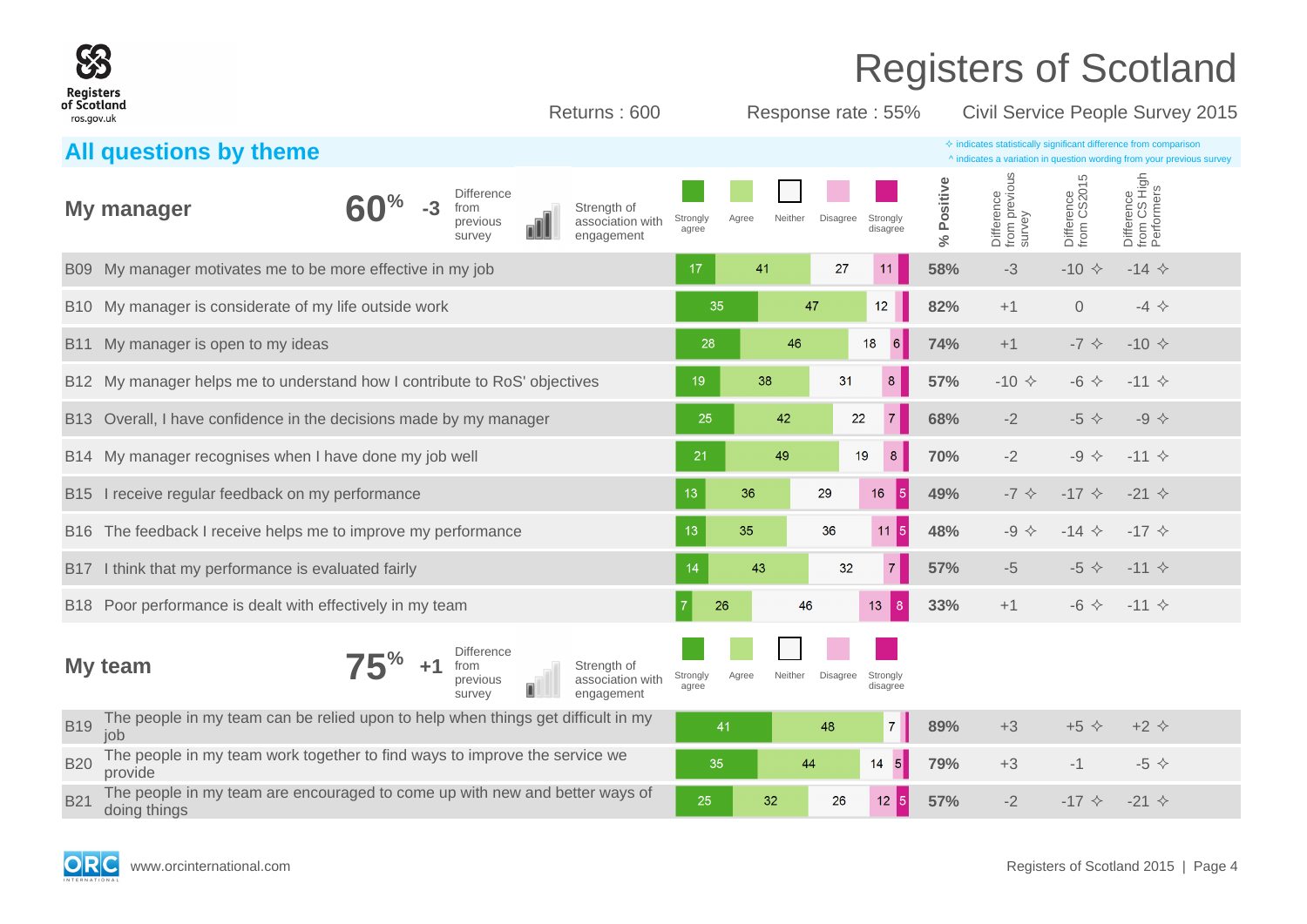| <b>Registers</b>          |                                                                                                                                                     |                   |       |                    |                 |                      |                  |                                       |                                | <b>Registers of Scotland</b>                                                                                                                       |
|---------------------------|-----------------------------------------------------------------------------------------------------------------------------------------------------|-------------------|-------|--------------------|-----------------|----------------------|------------------|---------------------------------------|--------------------------------|----------------------------------------------------------------------------------------------------------------------------------------------------|
| of Scotland<br>ros.gov.uk | Returns: 600                                                                                                                                        |                   |       | Response rate: 55% |                 |                      |                  |                                       |                                | Civil Service People Survey 2015                                                                                                                   |
|                           | All questions by theme                                                                                                                              |                   |       |                    |                 |                      |                  |                                       |                                | $\Diamond$ indicates statistically significant difference from comparison<br>^ indicates a variation in question wording from your previous survey |
|                           | <b>Difference</b><br><b>Learning and</b><br>-9<br>Strength of<br>from<br>development<br>association with<br>previous<br>01.<br>engagement<br>survey | Strongly<br>agree | Agree | Neither            | Disagree        | Strongly<br>disagree | Positive<br>$\%$ | Difference<br>from previous<br>survey | 5<br>Difference<br>from CS2015 | Difference<br>from CS High<br>Performers                                                                                                           |
| <b>B22</b>                | am able to access the right learning and development opportunities when I need<br>to                                                                | 11                | 42    |                    | 31              | 13                   | 52%              | $-11$<br>$\rightsquigarrow$           | $-11$ $\diamond$               | $-15 \diamond$                                                                                                                                     |
| <b>B23</b>                | Learning and development activities I have completed in the past 12 months have helped<br>to improve my performance                                 | 10                | 28    | 40                 |                 | 15<br>8              | 38%              | $-8 \diamond$                         | $-14 \diamond$                 | $-20 \diamond$                                                                                                                                     |
| <b>B24</b>                | There are opportunities for me to develop my career in RoS                                                                                          | 8                 | 25    | 32                 | 20              | 16                   | 32%              | $-9 \Leftrightarrow$                  | $-9$ $\diamond$                | $-17$ $\diamond$                                                                                                                                   |
| <b>B25</b>                | Learning and development activities I have completed while working for RoS are helping<br>me to develop my career                                   | 8 <sup>°</sup>    | 24    | 37                 | 19              | 12                   | 32%              | $-11$ $\diamond$                      | $-12$ $\diamond$               | $-18 \diamond$                                                                                                                                     |
|                           | Inclusion and fair<br><b>Difference</b><br>Strength of<br>from<br>treatment<br>association with<br>previous<br>OL<br>engagement<br>survey           | Strongly<br>agree | Agree | Neither            | <b>Disagree</b> | Strongly<br>disagree |                  |                                       |                                |                                                                                                                                                    |
| <b>B26</b>                | I am treated fairly at work                                                                                                                         | 24                |       | 53                 |                 | 15<br> 5             | 78%              | $-5$ $\diamond$                       | $\Omega$                       | $-4$ $\Leftrightarrow$                                                                                                                             |
| B <sub>27</sub>           | I am treated with respect by the people I work with                                                                                                 |                   | 30    | 58                 |                 | 9                    | 88%              | $+1$                                  | $+3$ $\diamond$                | $+1$                                                                                                                                               |
| <b>B28</b>                | feel valued for the work I do                                                                                                                       | 16                | 36    |                    | 23<br>18        | 7                    | 52%              | $-11$ $\diamond$                      | $-12 \div$                     | $-17$ $\diamond$                                                                                                                                   |
| <b>B29</b>                | think that RoS respects individual differences (e.g. cultures, working styles, backgrounds,<br>ideas, etc)                                          | 20                |       | 44                 | 25              |                      | 64%              | $-11$ $\diamond$                      | $-8$ $\Leftrightarrow$         | $-14 \diamond$                                                                                                                                     |

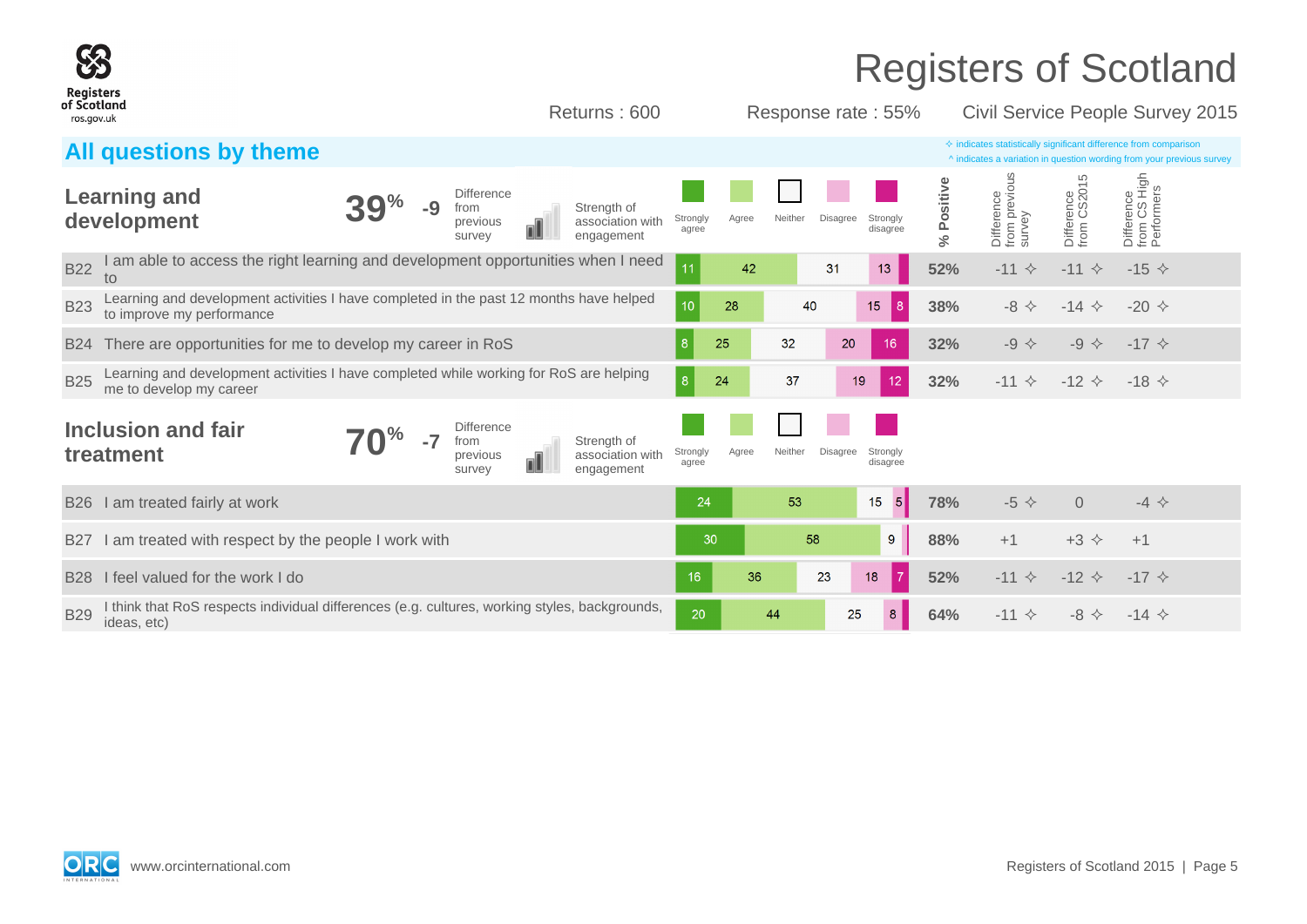|                                                                                 |                                                                                |                 |                                                 |    |                                               |                   |       |         |                 |                      |                | <b>Registers of Scotland</b>                                                                                                                       |                                |                                          |  |
|---------------------------------------------------------------------------------|--------------------------------------------------------------------------------|-----------------|-------------------------------------------------|----|-----------------------------------------------|-------------------|-------|---------|-----------------|----------------------|----------------|----------------------------------------------------------------------------------------------------------------------------------------------------|--------------------------------|------------------------------------------|--|
| Registers<br>of Scotland<br>ros.gov.uk                                          |                                                                                |                 |                                                 |    | Returns: 600                                  |                   |       |         |                 | Response rate: 55%   |                | Civil Service People Survey 2015                                                                                                                   |                                |                                          |  |
| All questions by theme                                                          |                                                                                |                 |                                                 |    |                                               |                   |       |         |                 |                      |                | $\Diamond$ indicates statistically significant difference from comparison<br>^ indicates a variation in question wording from your previous survey |                                |                                          |  |
| <b>Resources and workload</b>                                                   |                                                                                | $69\%$<br>$-11$ | <b>Difference</b><br>from<br>previous<br>survev |    | Strength of<br>association with<br>engagement | Strongly<br>agree | Agree | Neither | Disagree        | Strongly<br>disagree | Positive<br>వ్ | Difference<br>from previous<br>survey                                                                                                              | 5<br>Difference<br>from CS2015 | Difference<br>from CS High<br>Performers |  |
| In my job, I am clear what is expected of me<br><b>B30</b>                      |                                                                                |                 |                                                 |    |                                               | 20                |       | 59      |                 | $11 \quad 8$         | 79%            | $-10 \div$                                                                                                                                         | $-4$ $\Leftrightarrow$         | $-7$ $\diamond$                          |  |
| I get the information I need to do my job well<br><b>B31</b>                    |                                                                                |                 |                                                 |    |                                               | 13                | 47    |         | 20              | 14                   | 59%            | $-15$ $\Diamond$                                                                                                                                   | $-10 \div$                     | $-14 \diamond$                           |  |
| I have clear work objectives<br><b>B32</b>                                      |                                                                                |                 |                                                 |    |                                               | 15                |       | 54      | 17              | 9<br> 5              | 69%            | $-10 \div$                                                                                                                                         | $-6$ $\Leftrightarrow$         | $-10 \div$                               |  |
| I have the skills I need to do my job effectively<br><b>B33</b>                 |                                                                                |                 |                                                 |    |                                               | 22                |       | 57      |                 | $12 \quad 6$         | 79%            | $-15 \diamond$                                                                                                                                     | $-9$ $\Leftrightarrow$         | $-11$ $\diamond$                         |  |
| I have the tools I need to do my job effectively<br><b>B34</b>                  |                                                                                |                 |                                                 |    |                                               | 14                |       | 51      | 18              | 12 <sup>°</sup>      | 65%            | $-17$ $\diamond$                                                                                                                                   | $-3$ $\Leftrightarrow$         | $-9$ $\diamond$                          |  |
| I have an acceptable workload<br><b>B</b> 35                                    |                                                                                |                 |                                                 |    |                                               | 10                | 52    |         | 22              | 5 <br>11             | 62%            | $-6$ $\leftrightarrow$                                                                                                                             | $+3$ $\Diamond$                | $-2$                                     |  |
| I achieve a good balance between my work life and my private life<br><b>B36</b> |                                                                                |                 |                                                 |    |                                               | 20                |       | 51      |                 | 18<br>8              | 71%            | $-2$                                                                                                                                               | $+4$ $\diamond$                | $-1$                                     |  |
| <b>Pay and benefits</b>                                                         |                                                                                | -8              | <b>Difference</b><br>from<br>previous<br>survey | ΩU | Strength of<br>association with<br>engagement | Strongly<br>agree | Agree | Neither | <b>Disagree</b> | Strongly<br>disagree |                |                                                                                                                                                    |                                |                                          |  |
| I feel that my pay adequately reflects my performance<br><b>B37</b>             |                                                                                |                 |                                                 |    |                                               |                   | 33    | 22      | 26              | 16                   | 37%            | $-9$ $\Leftrightarrow$                                                                                                                             | $+5$ $\diamond$                | $\Omega$                                 |  |
| <b>B38</b>                                                                      | I am satisfied with the total benefits package                                 |                 |                                                 |    |                                               |                   | 32    | 27      | 20              | 15                   | 38%            | $-10 \div$                                                                                                                                         | $+5$ $\Diamond$                | $-1$                                     |  |
| <b>B39</b><br>reasonable                                                        | Compared to people doing a similar job in other organisations I feel my pay is |                 |                                                 |    |                                               | 6                 | 31    | 30      | 20              | 14                   | 37%            | $-7$ $\diamond$                                                                                                                                    | $+11$ $\diamond$               | $+5$ $\Diamond$                          |  |

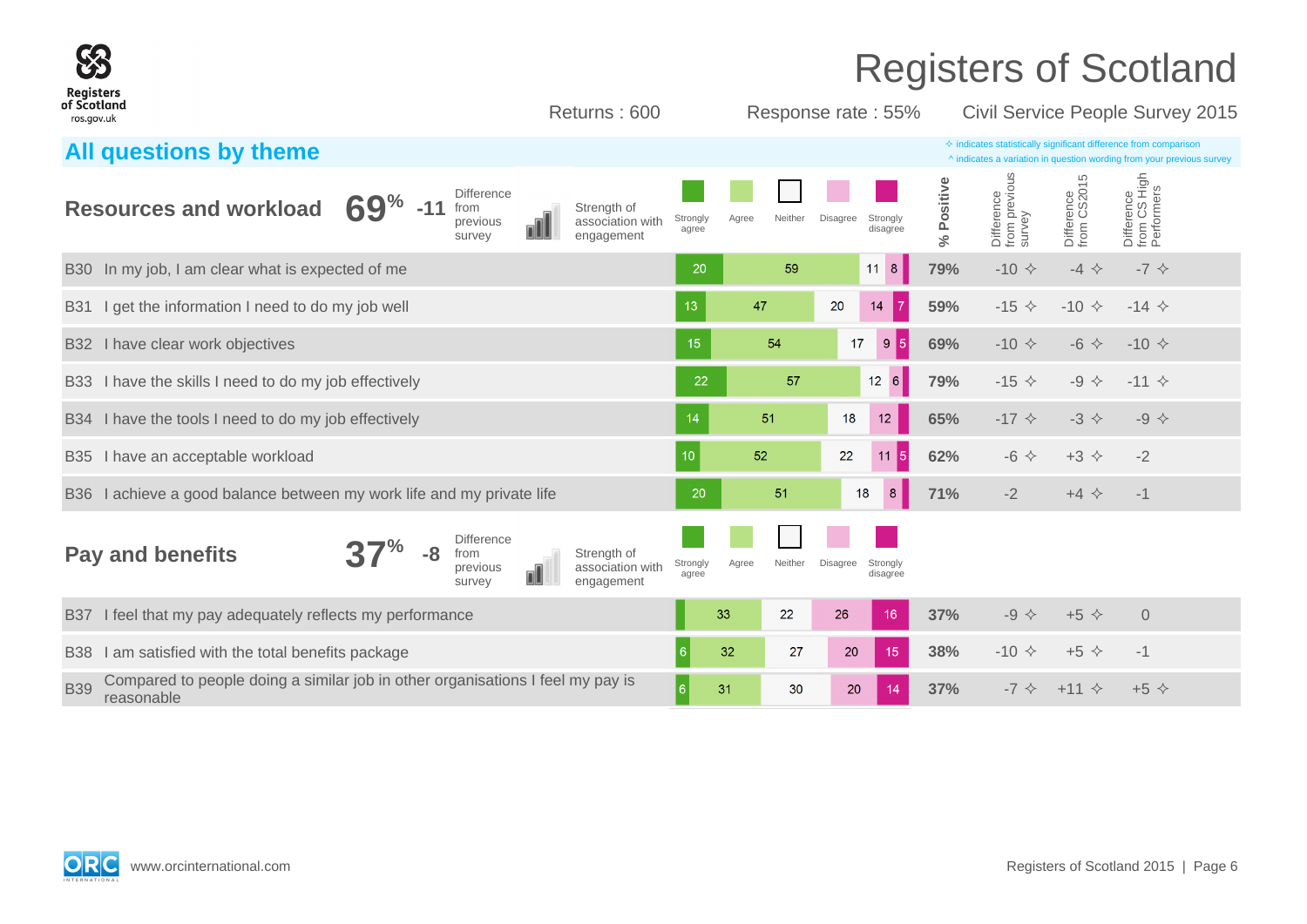| $\mathbf{X}$<br><b>Registers</b>                                                                        |                                               |                            |                                                    |                  |                                       |                           | <b>Registers of Scotland</b>                                                                                                                       |
|---------------------------------------------------------------------------------------------------------|-----------------------------------------------|----------------------------|----------------------------------------------------|------------------|---------------------------------------|---------------------------|----------------------------------------------------------------------------------------------------------------------------------------------------|
| of Scotland<br>ros.gov.uk                                                                               | Returns: 600                                  |                            | Response rate: 55%                                 |                  |                                       |                           | Civil Service People Survey 2015                                                                                                                   |
| All questions by theme                                                                                  |                                               |                            |                                                    |                  |                                       |                           | $\Diamond$ indicates statistically significant difference from comparison<br>^ indicates a variation in question wording from your previous survey |
| <b>Leadership and</b><br><b>Difference</b><br>$-11$<br>from<br>managing change<br>previous<br>survey    | Strength of<br>association with<br>engagement | Strongly<br>Agree<br>agree | Neither<br><b>Disagree</b><br>Strongly<br>disagree | Positive<br>$\%$ | Difference<br>from previous<br>survey | Difference<br>from CS2015 | Difference<br>from CS High<br>Performers                                                                                                           |
| I feel that RoS as a whole is managed well<br><b>B40</b>                                                |                                               | 27<br>24                   | 26<br>19                                           | 31%              | $-10 \div$                            | $-15 \diamond$            | $-25 \diamond$                                                                                                                                     |
| Senior managers in RoS are sufficiently visible<br><b>B41</b>                                           |                                               | 22<br>21                   | 27<br>27                                           | 26%              | $-14$ $\diamond$                      | $-28 \diamond$            | $-40 \diamond$                                                                                                                                     |
| I believe the actions of senior managers are consistent with RoS' values<br><b>B42</b>                  |                                               | 21<br>38                   | 19<br>18                                           | 25%              | $-12 \div$                            | $-20 \diamond$            | $-32 \div$                                                                                                                                         |
| I believe that the Board has a clear vision for the future of RoS<br>B43                                |                                               | 28                         | 35<br>16<br>15                                     | 34%              | $-14 \Leftrightarrow$                 | $-8 \diamond$             | $-19 \diamond$                                                                                                                                     |
| Overall, I have confidence in the decisions made by RoS' senior managers<br><b>B44</b>                  |                                               | 21<br>28                   | 24<br>23                                           | 26%              | $-12$ $\triangle$                     | $-16 \diamond$            | $-26 \diamond$                                                                                                                                     |
| I feel that change is managed well in RoS<br><b>B45</b>                                                 |                                               | 22<br>24                   | 30<br>22                                           | 24%              | $-11$ $\diamond$                      | $-6$ $\leftrightarrow$    | $-15 \diamond$                                                                                                                                     |
| When changes are made in RoS they are usually for the better<br><b>B46</b>                              |                                               | 22<br>30                   | 24<br>19                                           | 27%              | $-6$ $\leftrightarrow$                | $\Omega$                  | $-8 \diamondsuit$                                                                                                                                  |
| RoS keeps me informed about matters that affect me<br><b>B47</b>                                        |                                               | 37<br>5                    | 24<br>21<br>13                                     | 42%              | $-11$ $\diamond$                      | $-14 \diamond$            | $-22 \div$                                                                                                                                         |
| I have the opportunity to contribute my views before decisions are made that<br><b>B48</b><br>affect me |                                               | 24<br>18                   | 31<br>24                                           | 22%              | $-8$ $\leftrightarrow$                | $-14 \Leftrightarrow$     | $-22 \div$                                                                                                                                         |
| I think it is safe to challenge the way things are done in RoS<br><b>B49</b>                            |                                               | 22<br>30                   | 23<br>21                                           | 26%              | $-9 \Leftrightarrow$                  | $-15 \diamond$            | $-24$ $\diamond$                                                                                                                                   |

SS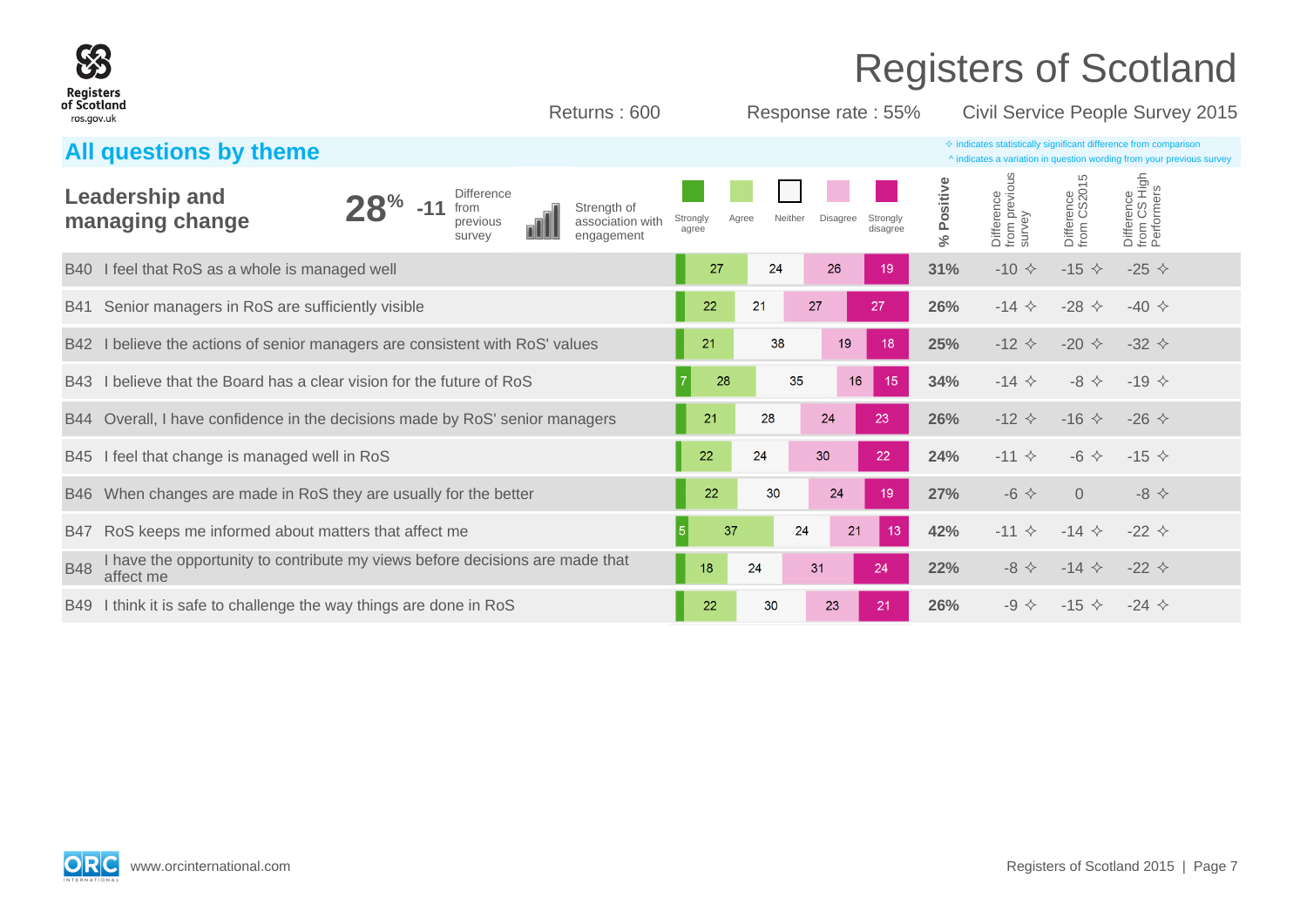

Returns : 600 Response rate : 55% Civil Service People Survey 2015

|            | All questions by theme                                                                     |                   |       |                     |                      |                |                                       |                                | $\diamond$ indicates statistically significant difference from comparison<br>^ indicates a variation in question wording from your previous survey |
|------------|--------------------------------------------------------------------------------------------|-------------------|-------|---------------------|----------------------|----------------|---------------------------------------|--------------------------------|----------------------------------------------------------------------------------------------------------------------------------------------------|
|            | <b>Engagement</b>                                                                          | Strongly<br>agree | Agree | Disagree<br>Neither | Strongly<br>disagree | Positive<br>Š, | Difference<br>from previous<br>survey | 5<br>Difference<br>from CS2015 | Difference<br>from CS High<br>Performers                                                                                                           |
| B50        | I am proud when I tell others I am part of RoS                                             |                   | 30    | 44                  | 11                   | 38%            | $-13$ $\diamond$                      | $-19$ $\diamond$               | -28 $\Diamond$                                                                                                                                     |
|            | B51 I would recommend RoS as a great place to work                                         | 10                | 32    | 38                  | 13<br> 8             | 42%            | $-13$ $\diamond$                      | $-5$ $\leftrightarrow$         | $-17$ $\diamond$                                                                                                                                   |
| <b>B52</b> | I feel a strong personal attachment to RoS                                                 | $9^{\circ}$       | 30    | 36                  | 8<br>18              | 39%            | $-6$                                  | $-8$ $\leftrightarrow$         | $-15 \diamond$                                                                                                                                     |
| B53        | RoS inspires me to do the best in my job                                                   | 8 <sup>°</sup>    | 22    | 39                  | 21<br>10             | 30%            | $-8$ $\diamond$                       | $-15 \diamond$                 | $-22$ $\diamond$                                                                                                                                   |
|            | B54 RoS motivates me to help it achieve its objectives                                     |                   | 21    | 38                  | 23<br>11             | 28%            | $-12 \div$                            | $-13 \diamond$                 | $-20 \diamond$                                                                                                                                     |
|            | <b>Taking action</b>                                                                       | Strongly<br>agree | Agree | Neither<br>Disagree | Strongly<br>disagree |                |                                       |                                |                                                                                                                                                    |
| <b>B55</b> | I believe that senior managers in RoS will take action on the results from this<br>survey  | 18                | 24    | 28                  | 27                   | 21%            | $-12$ $\diamond$                      | $-22 \div$                     | $-34$ $\diamond$                                                                                                                                   |
| <b>B56</b> | I believe that managers where I work will take action on the results from this<br>survey   | 8                 | 35    | 30                  | 17<br>11             | 43%            | $-10 \diamond$                        | $-12$ $\diamond$               | $-19$ $\diamond$                                                                                                                                   |
| <b>B57</b> | Where I work, I think effective action has been taken on the results of the last<br>survey | 10                | 48    | 19                  | 20                   | 13%            | $-11$ $\diamond$                      | $-20 \diamond$                 | $-29$ $\diamond$                                                                                                                                   |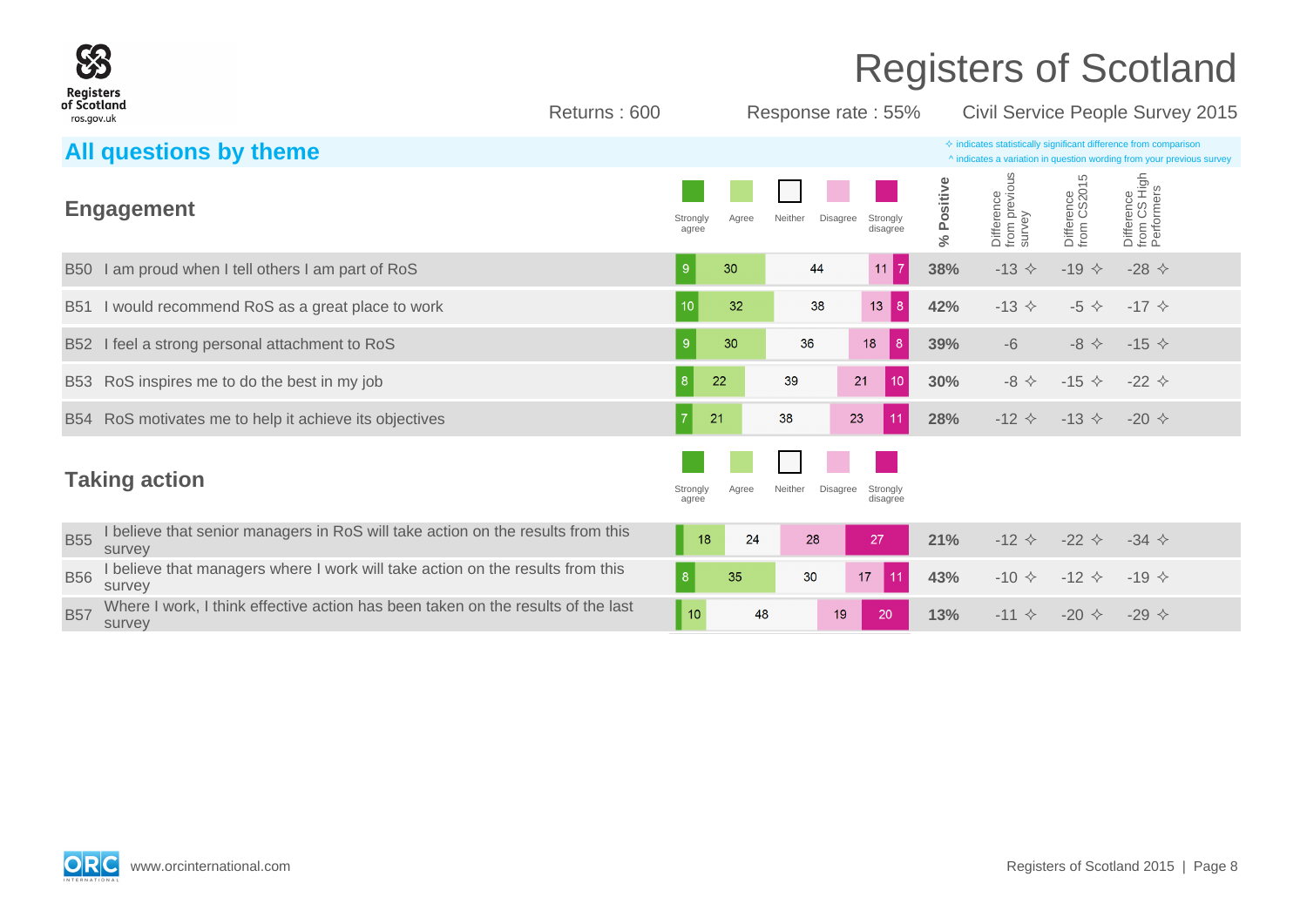

Returns : 600 Response rate : 55% Civil Service People Survey 2015

| All questions by theme                                                                                                       |                                                                           | $\diamond$ indicates statistically significant difference from comparison<br>A indicates a variation in question wording from your previous survey |
|------------------------------------------------------------------------------------------------------------------------------|---------------------------------------------------------------------------|----------------------------------------------------------------------------------------------------------------------------------------------------|
| <b>Organisational culture</b>                                                                                                | Strongly<br>Agree<br>Neither<br>Disagree<br>Strongly<br>disagree<br>agree | Difference<br>from previous<br>survey<br>Difference<br>from CS High<br>Performers<br>Positive<br>Difference<br>from CS2015<br>ಸಿ                   |
| B58 I am trusted to carry out my job effectively                                                                             | 63<br>9<br>25                                                             | 88%<br>$-5$ $\leftrightarrow$<br>$\overline{0}$<br>$-2$ $\leftrightarrow$                                                                          |
| I believe I would be supported if I try a new idea, even if it may not work<br><b>B59</b>                                    | 12<br>$12 \overline{5}$<br>41<br>30                                       | 54%<br>$-6$ $\Leftrightarrow$<br>$-14$ $\diamond$<br>$-19$ $\diamond$                                                                              |
| My performance is evaluated based on whether I get things done, rather than<br><b>B60</b><br>solely follow processes         | 11<br>8<br>39<br>38                                                       | 50%<br>$-15 \diamond$<br>$-16$ $\diamond$<br>$-20 \diamond$                                                                                        |
| When I talk about RoS I say "we" rather than "they"<br><b>B61</b>                                                            | 16<br>16<br>38<br>24<br>I 6.                                              | 54%<br>$-16$ $\diamond$<br>$-7$ $\diamond$<br>$-24$ $\diamond$                                                                                     |
| B62 I have some really good friendships at work                                                                              | 29<br>48<br>18                                                            | 77%<br>$-7$ $\diamond$<br>$+2$<br>$-2$                                                                                                             |
| <b>Leadership statement</b>                                                                                                  | Strongly<br>Agree<br>Neither<br>Disagree<br>Strongly<br>agree<br>disagree |                                                                                                                                                    |
| B63 My manager inspires my team to do our best                                                                               | 45<br>11<br>14<br>26                                                      | 59%<br>$-12$ $\diamond$<br>$-8$ $\Leftrightarrow$                                                                                                  |
| Senior managers inspire people across RoS to do their best<br>B64                                                            | 32<br>28<br>16<br>21                                                      | $-27$ $\diamond$<br>19%<br>$-18$ $\Diamond$<br>$\sim$ $-$                                                                                          |
| My manager leads our team with confidence<br><b>B65</b>                                                                      | $9\,$<br>47<br>22<br>18                                                   | 65%<br>$-10 \diamond$<br>$-5$ $\diamond$<br>$- -$                                                                                                  |
| Senior managers lead RoS with confidence<br><b>B66</b>                                                                       | 5 <br>24<br>36<br>19<br>16                                                | 29%<br>$-18$ $\Diamond$<br>-28 $\Diamond$<br>$- -$                                                                                                 |
| My manager empowers me to do my job effectively<br><b>B67</b>                                                                | $\overline{7}$<br>17<br>45<br>28                                          | 62%<br>$-10 \div$<br>$-14$ $\diamond$<br>$\overline{\phantom{a}}$                                                                                  |
| RoS' senior managers empower teams to deliver<br><b>B68</b>                                                                  | 19<br>38<br>21<br>18                                                      | 23%<br>$-17$ $\diamond$<br>-25 $\diamond$<br>$--$                                                                                                  |
| Senior managers in RoS actively role model the behaviours set out in the Civil Service<br><b>B69</b><br>Leadership Statement | 48<br>17<br>16<br>16                                                      | $-16$ $\Diamond$<br>$-24$ $\diamond$<br>20%<br>$\overline{\phantom{a}}$                                                                            |
| My manager actively role models the behaviours set out in the Civil Service<br><b>B70</b><br><b>Leadership Statement</b>     | 35<br>6<br>11<br>44                                                       | 46%<br>$-11$ $\diamond$<br>$-16 \diamond$<br>$\qquad \qquad -$                                                                                     |

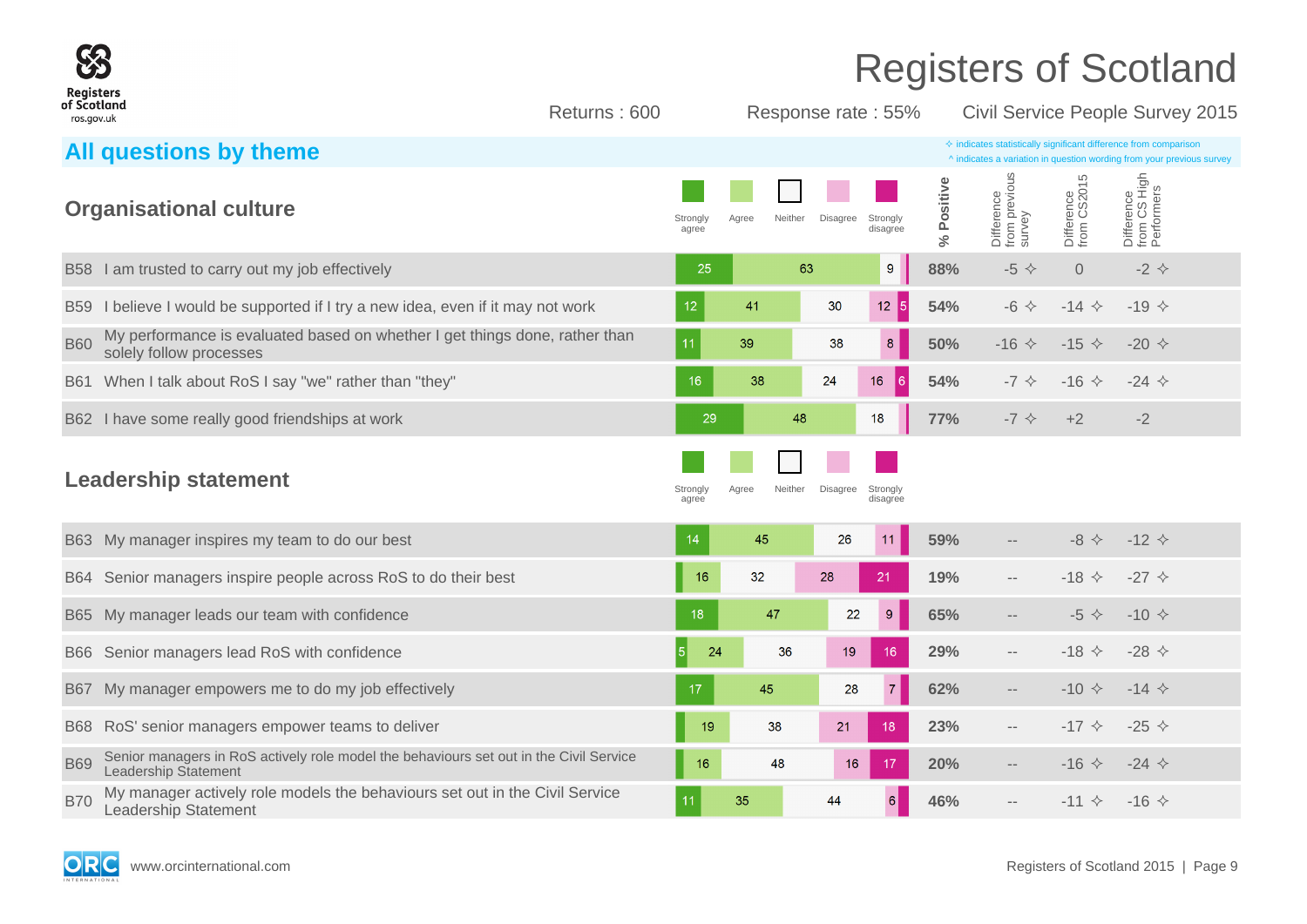

Returns : 600 Response rate : 55% Civil Service People Survey 2015

| All questions by theme |         |       |         |          | $\Diamond$ indicates statistically significant difference from comparison<br>^ indicates a variation in question wording from your previous survey |                                     |                   |                                     |  |
|------------------------|---------|-------|---------|----------|----------------------------------------------------------------------------------------------------------------------------------------------------|-------------------------------------|-------------------|-------------------------------------|--|
| Wellbeing              | $0 - 4$ | $5-6$ | $7 - 8$ | $9 - 10$ |                                                                                                                                                    | 9.5<br>ة ≍<br>$\leqslant \vec{a}$ o | o a<br>S<br>iiffe | က် ကြ<br>enc<br>CS l<br>iffer<br>om |  |

Unlike the questions B01-B70 which ask people to rate their agreement from strongly agree to strongly disagree, the four wellbeing questions use a 11-point scale. The scale ranges from 0 to 10 for each question, where 0 is equivalent to 'not at all' (e.g. 'not at all satisfied' or 'not at all worthwhile') and where 10 is equivalent to 'completely' (e.g. 'completely satisfied' or 'completely anxious').

For questions W01, W02 and W03 the percent positive is the proportion answering 7, 8, 9 or 10 to each question.

| W01 Overall, how satisfied are you with your life nowadays?                                              | 15      | 21      | 51      | 13       | 64% | $-4$           | $-1$                   | $-4$ $\Leftrightarrow$ |
|----------------------------------------------------------------------------------------------------------|---------|---------|---------|----------|-----|----------------|------------------------|------------------------|
| Overall, to what extent do you feel that the things you do in your life are<br><b>W02</b><br>worthwhile? | 13      | 20      | 49      | 18       | 67% | $-3$           | $-4$ $\leftrightarrow$ | $-7 \Leftrightarrow$   |
| W03 Overall, how happy did you feel yesterday?                                                           | 17      | 25      | 40      | 19       | 59% | $-5$           | $-3 \diamondsuit$      | $-7 \Leftrightarrow$   |
| For question W04 the percent positive is the proportion answering 0, 1, 2 or 3 to the question.          | $0 - 1$ | $2 - 3$ | $4 - 5$ | $6 - 10$ |     |                |                        |                        |
| W04 Overall, how anxious did you feel yesterday?                                                         | 23      | 29      | 21      | 27       | 51% | $-10 \diamond$ | $+1$                   | $-1$                   |

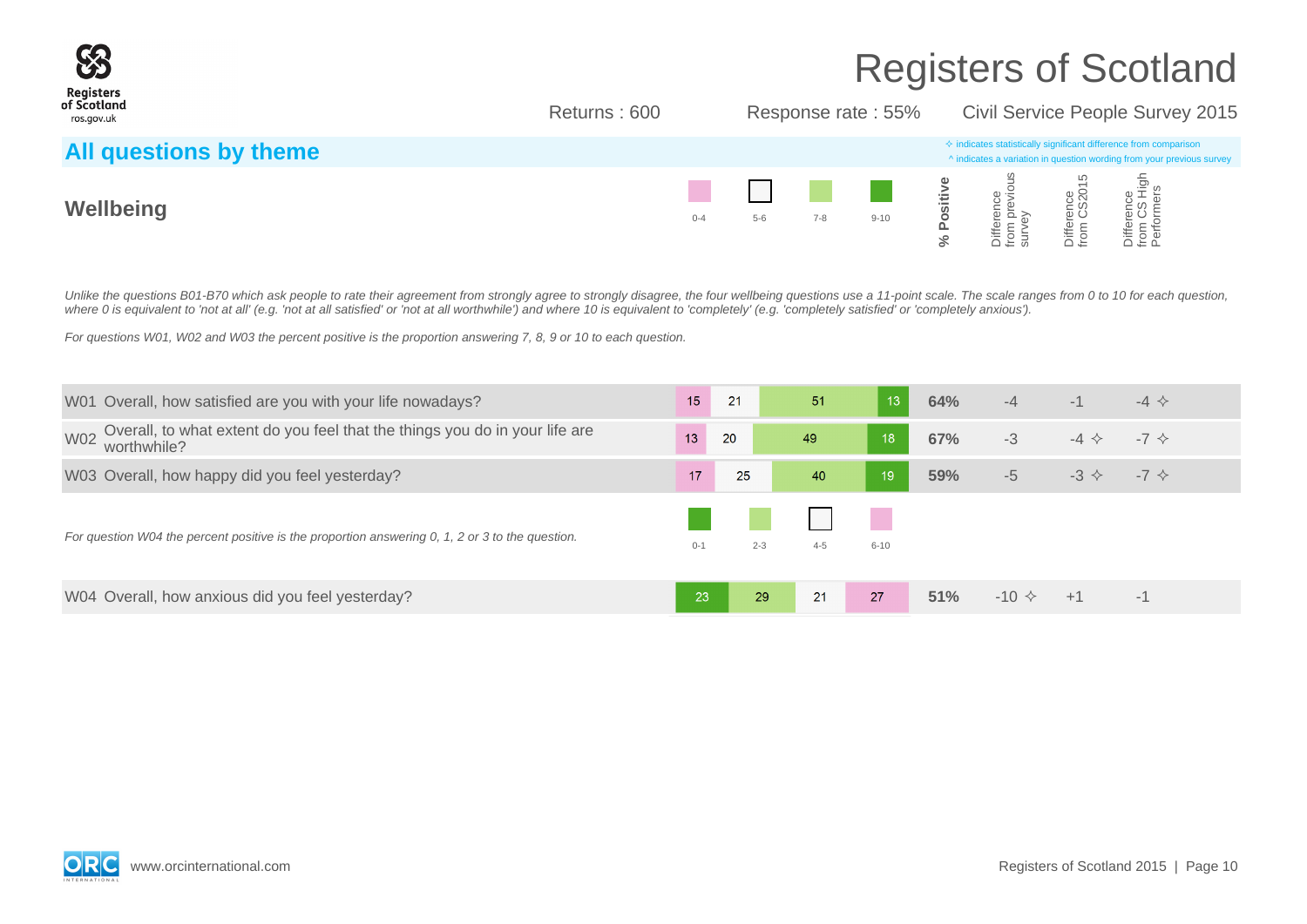|                                                                                                                               |                                               |       |                    | <b>Registers of Scotland</b>                                                                                                                       |                                    |                           |                                          |  |  |
|-------------------------------------------------------------------------------------------------------------------------------|-----------------------------------------------|-------|--------------------|----------------------------------------------------------------------------------------------------------------------------------------------------|------------------------------------|---------------------------|------------------------------------------|--|--|
| Registers<br>of Scotland<br>ros.gov.uk                                                                                        | Returns: 600                                  |       | Response rate: 55% |                                                                                                                                                    |                                    |                           | Civil Service People Survey 2015         |  |  |
| All questions by theme                                                                                                        |                                               |       |                    | $\diamond$ indicates statistically significant difference from comparison<br>^ indicates a variation in question wording from your previous survey |                                    |                           |                                          |  |  |
| Your plans for the future                                                                                                     |                                               |       |                    |                                                                                                                                                    |                                    |                           |                                          |  |  |
| C01. Which of the following statements most reflects your current thoughts about<br>working for RoS?                          |                                               |       |                    |                                                                                                                                                    | Difference from<br>previous survey | Difference from<br>CS2015 | Difference from<br>CS High<br>Performers |  |  |
|                                                                                                                               | I want to leave RoS as soon as possible       |       |                    | 9%                                                                                                                                                 | $+3$                               | $\overline{0}$            | $-2$ $\diamond$                          |  |  |
|                                                                                                                               | I want to leave RoS within the next 12 months |       |                    | 9%                                                                                                                                                 | $+1$                               | $-6$ $\Leftrightarrow$    | $-10 \div$                               |  |  |
| I want to stay working for RoS for at least the next year                                                                     |                                               |       |                    | 23%                                                                                                                                                | $+1$                               | $-8$ $\Leftrightarrow$    | $-15$ $\Diamond$                         |  |  |
| I want to stay working for RoS for at least the next three years                                                              |                                               |       |                    | 58%                                                                                                                                                | $-5$                               | $+15$ $\diamond$          | $+7$ $\diamond$                          |  |  |
| <b>The Civil Service Code</b>                                                                                                 |                                               |       |                    |                                                                                                                                                    |                                    |                           |                                          |  |  |
| Differences are based on '% Yes' score                                                                                        |                                               | % Yes | $\%$ No            | % Yes                                                                                                                                              | Difference from<br>previous survey | Difference from<br>CS2015 | Difference from<br>CS High<br>Performers |  |  |
| D01. Are you aware of the Civil Service Code?                                                                                 |                                               | 90    | 11                 | 90%                                                                                                                                                | $-2$                               | $-1$                      | $-5$ $\diamond$                          |  |  |
| D02. Are you aware of how to raise a concern under the Civil Service Code?                                                    |                                               | 64    | 36                 | 64%                                                                                                                                                | $-6$ $\leftrightarrow$             | $-2$                      | $-8$ $\Leftrightarrow$                   |  |  |
| D03. Are you confident that if you raised a concern under the Civil Service Code in<br>RoS it would be investigated properly? |                                               | 64    | 36                 | 64%                                                                                                                                                | $-7$ $\diamond$                    | $-4$ $\Leftrightarrow$    | $-9$ $\diamond$                          |  |  |

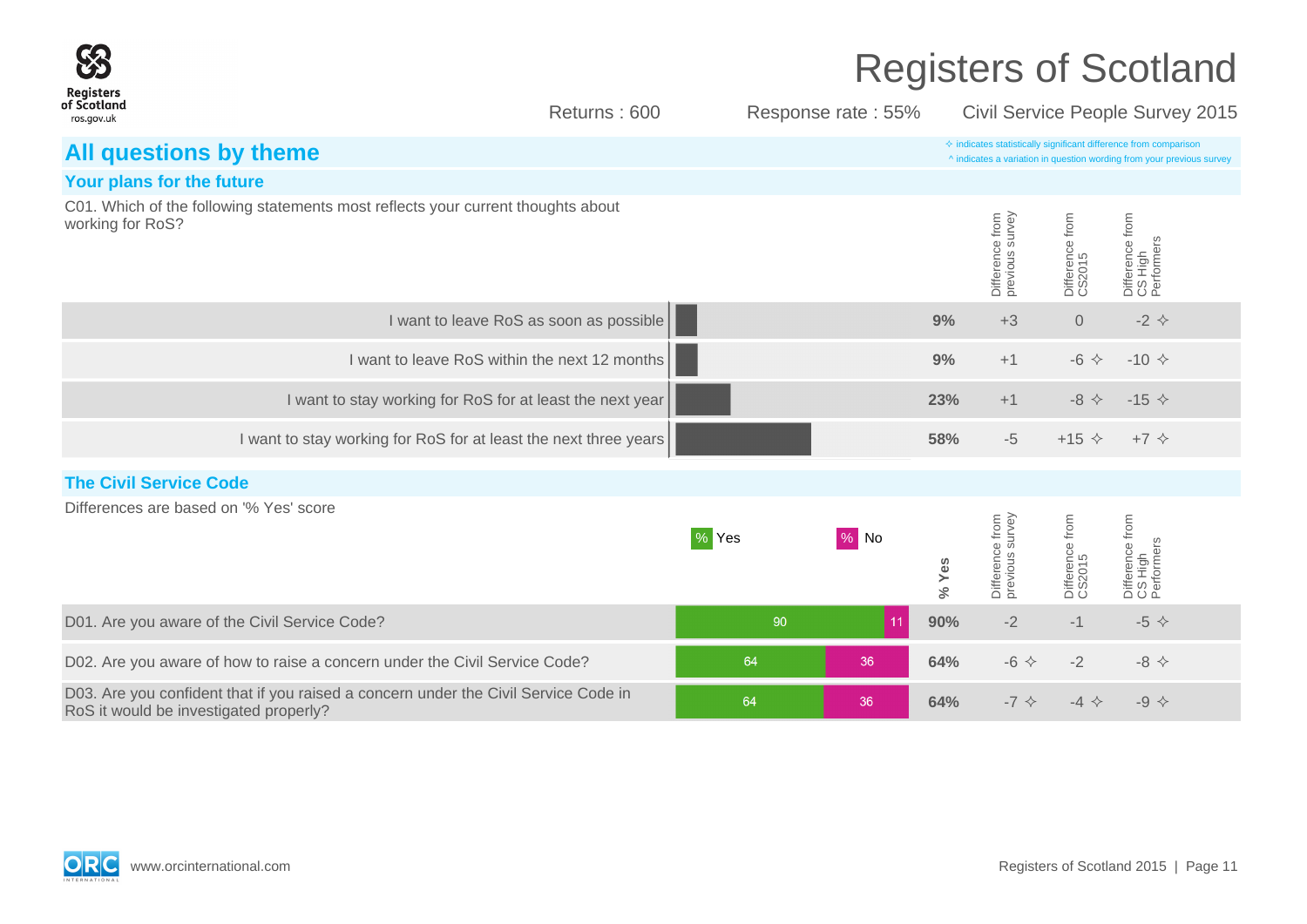

Returns : 600 Response rate : 55% Civil Service People Survey 2015

### **All questions by theme indicates a variation in question wording from vour previous**

### **Discrimination, harassment and bullying**

|               | %<br>Yes | %<br>No | % Prefer not to say |    |               |
|---------------|----------|---------|---------------------|----|---------------|
| 2015          | 8        | 84      |                     | 8  | 2015          |
| 2014          | 7        | 87      |                     | -6 | 2014          |
| <b>CS2015</b> | 11       | 80      |                     | 8  | <b>CS2015</b> |

For respondents who selected 'Yes' to question E01.

E02. On which of the following grounds have you personally experienced discrimination at work in the past 12 months? (multiple selection)

| Response<br>Count |                                                  |
|-------------------|--------------------------------------------------|
|                   | Age                                              |
| $- -$             | Caring responsibilities                          |
| $-1$              | <b>Disability</b>                                |
| $- -$             | Ethnic background                                |
| $- -$             | Gender                                           |
| $- -$             | Gender reassignment or perceived gender          |
| 13                | Grade, pay band or responsibility level          |
| $\qquad \qquad -$ | Main spoken/written language or language ability |
| $-$               | Religion or belief                               |
| --                | Sexual orientation                               |
| $- -$             | Social or educational background                 |
| $- -$             | Working location                                 |
| $- -$             | Working pattern                                  |
| --                | Any other grounds                                |
| 10                | Prefer not to say                                |
|                   |                                                  |

Please note: Counts of fewer than ten responses are suppressed and replaced with '--'

^ indicates a variation in question wording from your previous survey

E01. During the past 12 months, have you personally experienced discrimination at work? E03. During the past 12 months, have you personally experienced bullying or harassment at work?



For respondents who selected 'Yes' to question E03.

E04. Who were you bullied or harassed by at work in the past 12 months? (multiple selection)

| Response<br>Count |                                           |
|-------------------|-------------------------------------------|
| 14                | A colleague                               |
| --                | Your manager                              |
| $- -$             | Another manager in my part of RoS         |
| --                | Someone you manage                        |
|                   | Someone who works for another part of RoS |
| --                | A member of the public                    |
| $- -$             | Someone else                              |
| --                | Prefer not to say                         |
|                   |                                           |

Please note: Counts of fewer than ten responses are suppressed and replaced with '--'

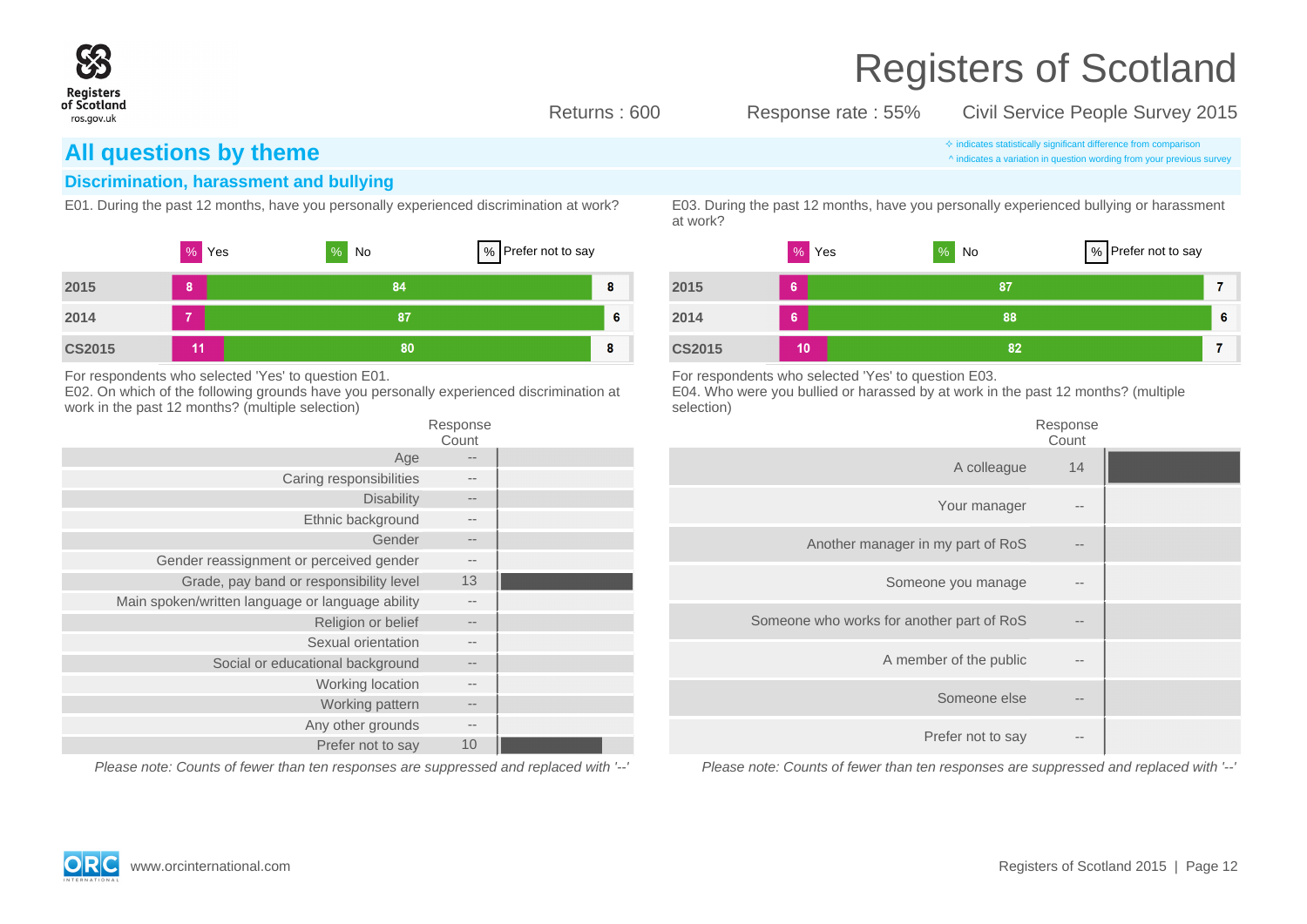

Returns : 600 Response rate : 55% Civil Service People Survey 2015

|                  | All questions by theme                                                                                      |                   |       |         |                 |                                    |                |                                       | $\diamond$ indicates statistically significant difference from comparison<br>^ indicates a variation in question wording from your previous survey |
|------------------|-------------------------------------------------------------------------------------------------------------|-------------------|-------|---------|-----------------|------------------------------------|----------------|---------------------------------------|----------------------------------------------------------------------------------------------------------------------------------------------------|
|                  | <b>Registers of Scotland questions</b>                                                                      | Strongly<br>agree | Agree | Neither | <b>Disagree</b> | Strongly<br>disagree               | Positive<br>వ్ | Difference<br>from previous<br>survey |                                                                                                                                                    |
| F01              | In my team, it is usual for the team or individuals to receive recognition or praise<br>for good work       | 14                | 44    |         | 25              | 13 <sup>°</sup><br>$\vert 5 \vert$ | 57%            | $-3$                                  |                                                                                                                                                    |
| F <sub>02</sub>  | I believe that change is managed well in my business area                                                   |                   | 37    | 28      |                 | 17<br>10 <sup>°</sup>              | 45%            | $-3$                                  |                                                                                                                                                    |
| F <sub>0</sub> 3 | I believe that change in RoS has provided positive career opportunities^                                    | -8                | 24    | 30      | 22              | 16                                 | 32%            | $-17$ $\diamond$                      |                                                                                                                                                    |
| F <sub>04</sub>  | I am prepared to challenge unacceptable behaviours in the workplace                                         | 13                |       | 56      | 21              | 8                                  | 70%            | $-6$ $\leftrightarrow$                |                                                                                                                                                    |
| F <sub>05</sub>  | I was given the opportunity to discuss the 2014 survey results in my team^                                  | 5                 | 25    | 35      | 23              | 13                                 | 30%            | $-16$ $\diamond$                      |                                                                                                                                                    |
| F <sub>06</sub>  | RoS demonstrates a commitment to my wellbeing^                                                              | 10                | 48    |         | 28              | 9 <sub>6</sub>                     | 57%            | $+4$                                  |                                                                                                                                                    |
| F07              | I am satisfied with the information I receive from my line manager on what is<br>happening in RoS           | 13                | 45    |         | 23              | 14<br><b>5</b>                     | 58%            | $-4$                                  |                                                                                                                                                    |
| F <sub>0</sub> 8 | I have the technology I need to do my job effectively                                                       | 12                | 49    |         | 20              | 151<br>14                          | 62%            | $-9$ $\diamondsuit$                   |                                                                                                                                                    |
| F09              | I access the Civil Service Learning website regularly to identify learning and development<br>opportunities | 18                | 31    |         | 36              | 13                                 | 20%            | $-5$                                  |                                                                                                                                                    |
| F <sub>10</sub>  | My manager encourages me to make time for my learning and development                                       | 10                | 32    | 33      |                 | 18<br>  7                          | 42%            | $\sim$ $-$                            |                                                                                                                                                    |
| F <sub>11</sub>  | RoS is committed to eliminating discrimination^                                                             | 11                | 45    |         | 35              | $\overline{5}$                     | 57%            | $-10 \div$                            |                                                                                                                                                    |
| F <sub>12</sub>  | RoS is committed to encouraging diversity amongst our workforce                                             | 11                | 47    |         | 35              |                                    | 58%            | $\sim$ $-$                            |                                                                                                                                                    |
| F <sub>13</sub>  | My team's work is prioritised in a way that means I can realistically deliver what<br>is expected of me     | 11                | 47    |         | 26              | $12\overline{5}$                   | 58%            |                                       |                                                                                                                                                    |